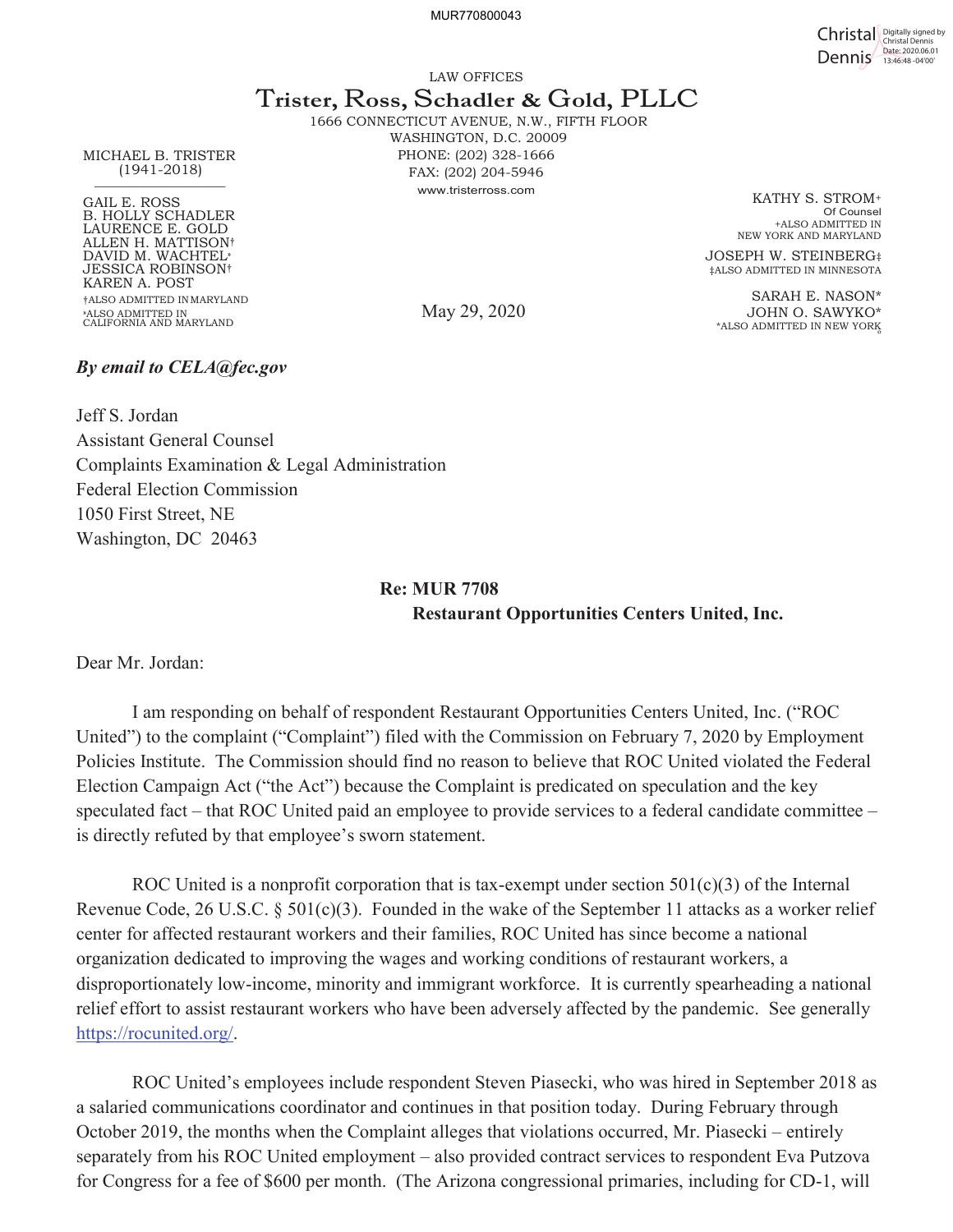#### MUR770800044

Mr. Jeff S. Jordan Page 2

 $\overline{a}$ 

take place on August 4, 2020, nine months after the alleged events.)

The Complaint claims that ROC United violated 52 U.S.C. § 30118(a) by "provid[ing] illegal inkind contributions" to a federal candidate campaign<sup>1</sup> by "compensating [Mr. Piasecki] as he regularly engaged in candidate-related work during the course of a normal workday."<sup>2</sup> But the Complaint, for all its claimed cyber-analysis, fails to provide supportive facts and conjecturally elaborates only that "digital evidence shows a blurry line between Mr. Piasecki's work with ROC [United] and his work with [Eva Putzova for Congress] – such that ROC [United] is essentially subsidizing his campaign work and…he may be using corporate resources in his work for the campaign." This purported "blurry line" is the product of speculation: that Mr. Piasecki personally undertook *all* of the Twitter activity attributable to ROC United, Eva Putzova for Congress and Ms. Putzova (in addition to Mr. Piasecki's own account), and that his Twitter activity for Eva Putzova for Congress and Ms. Putzova personally (which could only be relevant insofar as it concerned her candidacy) occurred during ROC United-paid working time.

However, the central, speculative allegation here is directly refuted by Mr. Piasecki's sworn statement in this matter affirming that he did *not* provide his contract services to Putzova for Congress during his ROC United working time: "At no time have I provided any work for [Eva Putzova for Congress] while being 'on the clock' for ROC [United]. ROC [United] has never compensated me for any work provided to [Eva Putzova for Congress]."<sup>3</sup> When "an allegation is speculative, and Respondents have denied the allegation, including in a sworn affidavit," a no-reason-to-believe finding is warranted.<sup>4</sup>

Moreover, none of the Complaint's exhibits show who operated the Twitter accounts of ROC United, Eva Putzova for Congress or Ms. Putzova herself, and no facts are alleged or evidence attached to suggest that Mr. Piasecki has used ROC United resources for Eva Putzova for Congress. The only ROC United resources depicted by the Complaint (other than Exhibit B, the staff listing on its website) are five tweets by ROC United, none of which makes any reference to Eva Putzova for Congress, Ms. Putzova (except for one that retweets her *personal* tweet about restaurant workers) or the Arizona CD-1 (or any other) election. The Complaint pairs these tweets with one *personal* tweet by Mr. Piasecki with four *personal* tweets by Ms. Putzova, none of which refers to her candidacy or the CD-1 (or any other) election. See Exhibit F. The Complaint asserts that these tweets demonstrate "coordinat[ion]," but even if ROC

<sup>&</sup>lt;sup>1</sup> The candidate, Eva Putzova, is also a ROC United employee, but the Complaint does not allege any violation regarding her employment relationship with ROC United other than Mr. Piasecki's services to her campaign.

<sup>&</sup>lt;sup>2</sup> The Complaint also cites several Federal Election Commission ("the Commission") regulations, but it discusses none of them and fails to allege any conduct that would violate some of them. The Complaint's sole allegation of an unlawful in-kind contribution evidently relies upon 11 C.F.R. §§ 100.52, 100.54 and 114.2(b) in addition to 52 U.S.C. § 30118(a). But the Complaint does not allege any facts pertaining to 11 C.F.R. §§ 114.2(f) (precluding a corporation from facilitating contributions by "using corporate…resources or facilities to engage in fundraising activities"; no facts are alleged indicating that Mr. Piasecki engaged in fundraising), 114.9(a)(3) (precluding a corporate employee's more than "occasional, isolated and incidental use of a corporation's facilities for individual volunteer activities"; no facts are alleged concerning Mr. Piasecki using ROC United facilities for Putzova for Congress, and he was not a volunteer for Putzova for Congress), or 114.9(b)(3) (same rule with respect to labor organization facilities; the Complaint acknowledges that ROC United is a corporation, and alleges no facts to support labor organization status).

<sup>&</sup>lt;sup>3</sup> "Declaration of Steven Piasecki," paragraph 3, submitted by Torres Law Group, MUR 7708 (March 17, 2020).

<sup>4</sup> MUR 7352, Factual and Legal Analysis 2, approved in Certification (July 11, 2018) by a 4-0 Commission vote.